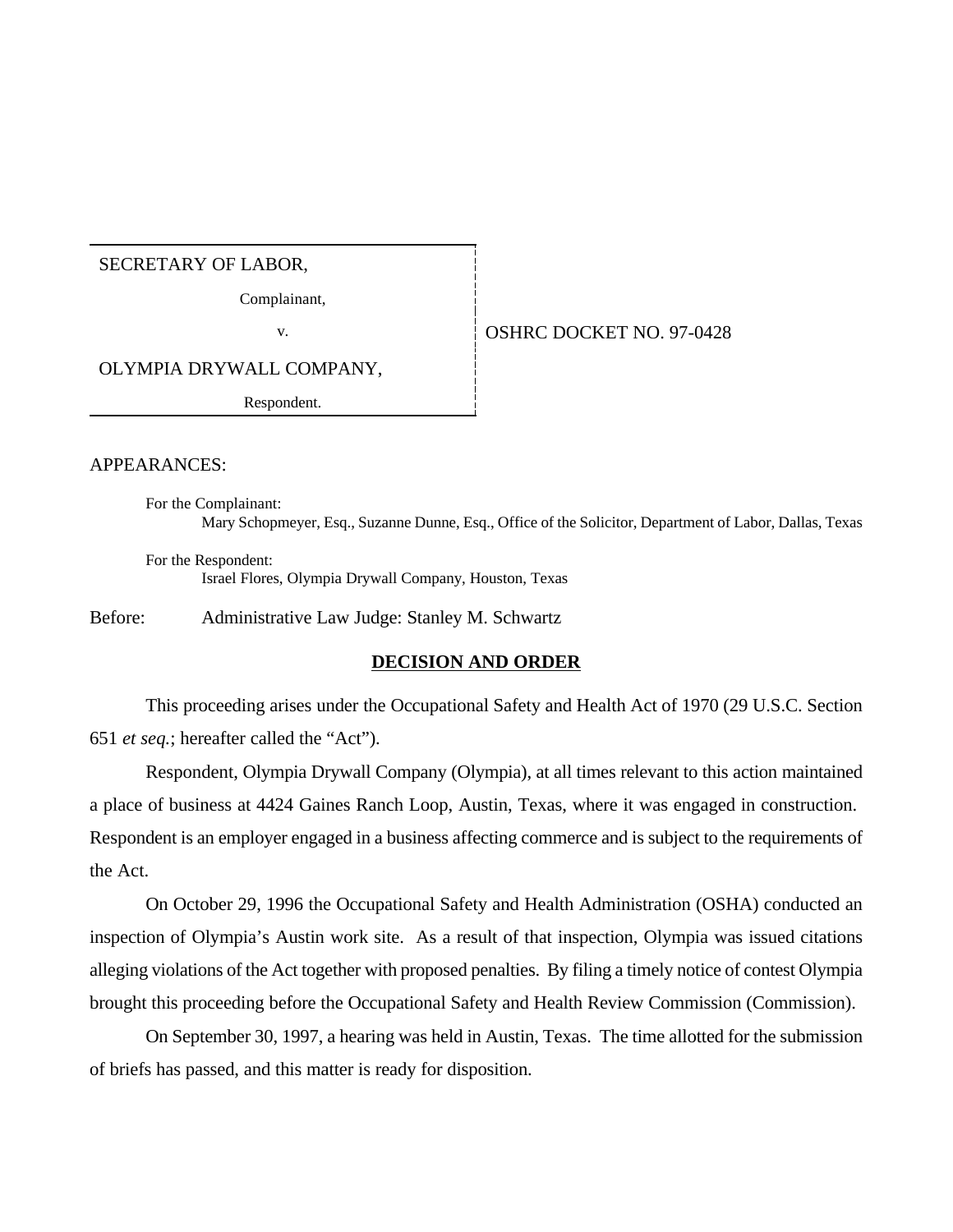## **Alleged Violations**

Citation 1, item 1a alleges:

29 CFR 1926.1052(c)(1): Stairways having four or more risers or rising more than 30 inches (76 cm), whichever is less, were not equipped with one handrail and one stairrail system along each unprotected side or edge:

(a) Building 16, employees accessed second and third floors using open side stairways without stairrails on one or both sides.

The cited standard provides:

Stairways having four or more risers or rising more than 30 inches (76 cm), whichever is less, shall be equipped with: (i) at least one handrail; and (ii) One stairrail system<sup>1</sup> along each unprotected side or edge.

Citation 1, item 1b alleges:

29 CFR 1926.1052(c)(12): Unprotected sides and edges of stairway landings were not provided with guardrail systems which met the criteria contained in Subpart M of 29 CFR 1926:

(a) Building 16, employees accessed second and third floors using open side stairways without guardrails on the landing platforms.

The cited standard states:

Unprotected sides and edges of stairway landings shall be provided with guardrail systems. Guardrail system criteria are contained in subpart M of this part.

# *Facts*

Olympia admits that on October 29, two of its employees, Ricardo Gomez and Leonardo Hernandez, were hanging sheetrock on the second floor of Building 16 at the Austin site (Tr. 13-15, 19, 45, 89; Exh. C-2). The stairs accessing the second floor of Building 16 were guarded on one side only; the landings were completely unguarded (Tr. 16, 24, 73-74; Exh. C-2). The affected employees admitted using the stair approximately four times a day (Tr. 26).

Olympia's contract with the general contractor, Larry Peel (Peel), did not specifically assign responsibility for the erection of guardrails (Tr. 35). Peel's project superintendent, Dwain Burrows, stated that all subcontractor's are responsible for their own compliance with OSHA safety policies under the terms

<sup>&</sup>lt;sup>1</sup> Stairrail system means a vertical barrier erected along the unprotected sides and edges of a stairway to prevent employees from falling to lower levels. The top surface of a stairrail system may also be a "handrail."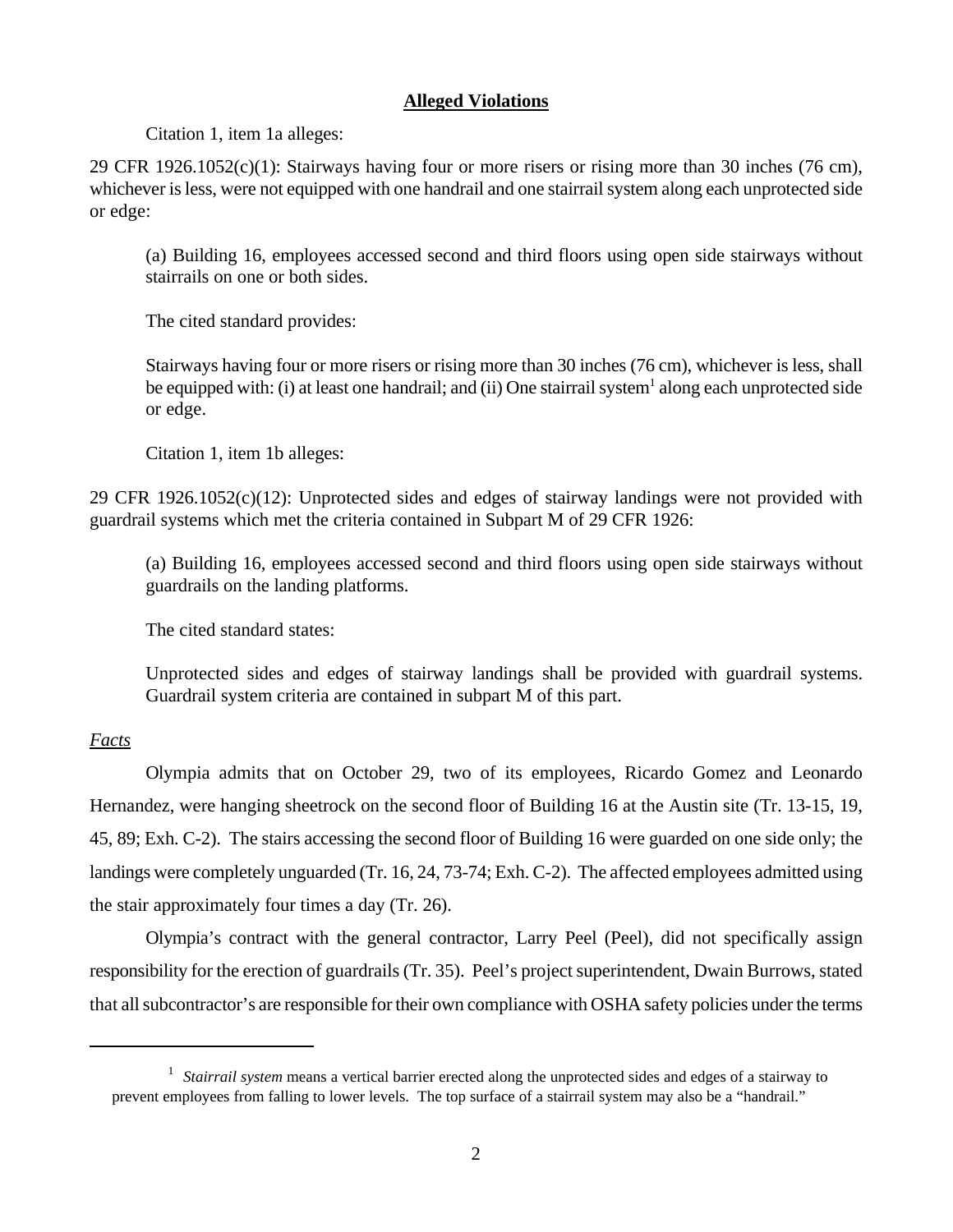of their contract with Peel (Tr. 50). However, Peel notified its subcontractors that it would assist in eliminating unsafe conditions when notified  $(Tr. 51)<sup>2</sup>$ 

Olympia made no efforts to erect guard rails, nor was the general contractor asked to erect the required guarding (Tr. 30).<sup>3</sup> Israel Flores, Olympia's representative, testified that they believed that it was safe to use the stairs (Tr. 74, 83). Flores stated that they would have reported the missing rails and/or stopped work, if they had actually been working on the stairs or landings rather than just using them for access (Tr. 88).

### *Discussion*

The existence of the cited violations are not disputed. Respondent objects to the citations, however, suggesting that the ultimate responsibility for providing the guardrails lay with the general contractor. Respondent also maintains that the violative conditions did not pose a hazard to its employees, and that the proposed penalties are excessive.

**Multi-employer work sites.** It is well settled that a subcontractor must take reasonable steps to detect and correct any safety violations to which its employees are exposed. *Grossman Steel & Aluminum Corporation*, 4 BNA OSHC 1185, 1995-96 CCH OSHD ¶20,691 (No. 12775, 1975). Olympia is charged with primary responsibility for the safety of its own employees; under Commission precedent, it must abate any known violative conditions itself, persuade the general contractor to do so, or provide alternative protection for employees with access to the hazard. *Id.* Olympia admits that it took none of the prescribed courses, because it did not believe the cited conditions were hazardous.

Olympia's failure to perceive the violative conditions as hazardous is not a defense to the citation. When a standard prescribes specific means of enhancing employee safety, a hazard is presumed to exist if the terms of the standard are violated. *Clifford B. Hannay & Son, Inc.*, 6 BNA OSHC 1335 (No. 15983, 1978). The violations are, therefore, established.

**Penalty.** Olympia has 83 employees (Tr. 32). The Secretary introduced no evidence of prior citations.

Olympia has a safety program, and conducts regular safety meetings (Tr. 77, 85; Safety Meeting Reports rec'd 10/07/97). The missing handrails were discussed during the October 28, 1996 meeting (Tr.

 $2$  Olympia notified Peel of a missing step, which caused a minor injury to one of its employees. That step was replaced by Peel (Tr. 54-57).

<sup>&</sup>lt;sup>3</sup> Julian Montoya testified that he did complain about missing railings on some of the project's breezeways, but never about the cited landings or stair ways (Tr. 122-23).